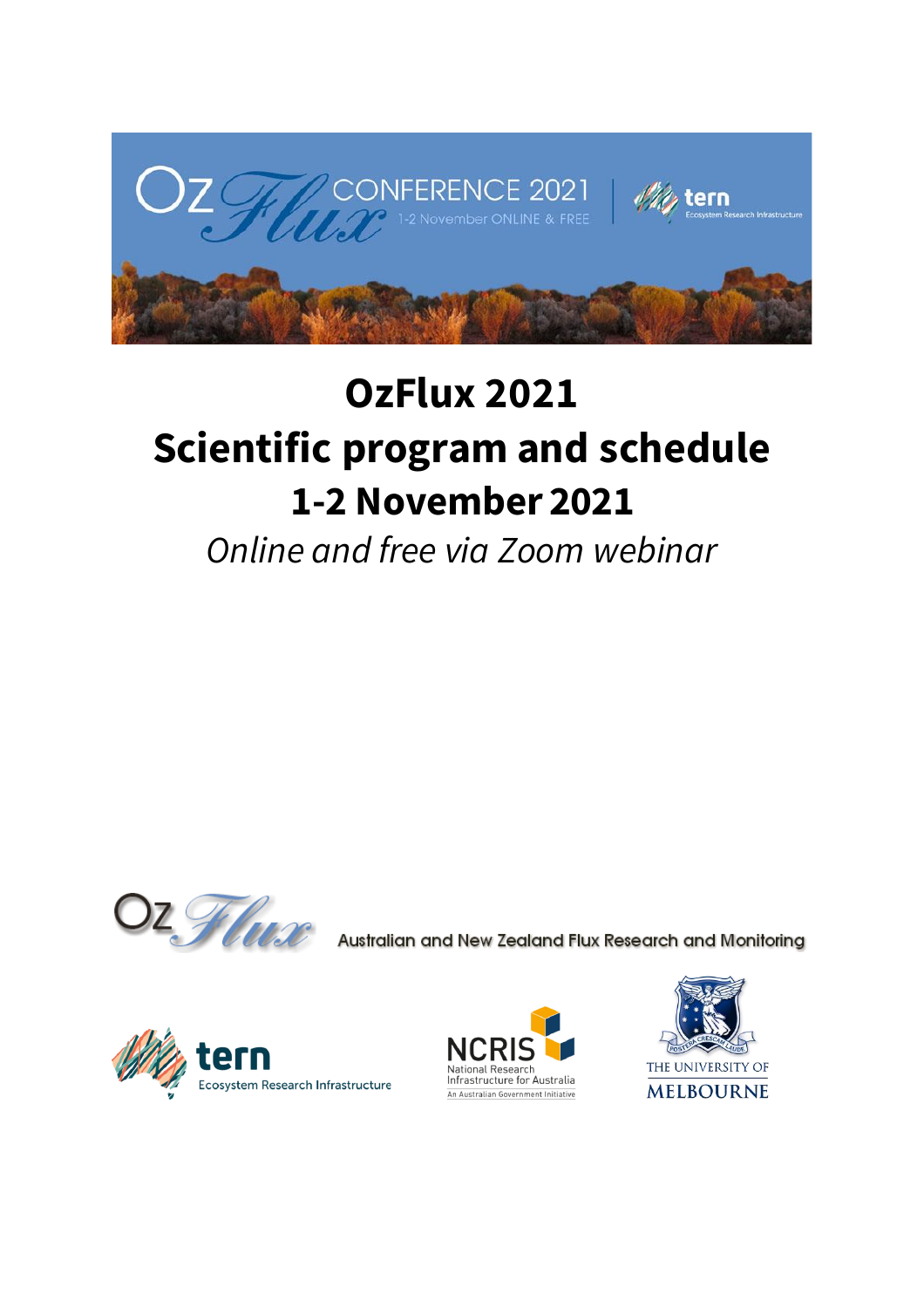## **OzFlux 2021**

#### **The ecosystem processes conference in Australia and Aotearoa -New Zealand**

#### *1-2 November 2021 all online & free*

The conference will showcase research investigating ecosystem processes in agricultural and natural ecosystems in Australia and New Zealand. It offers a forum for microclimatologists, ecosystem modellers, ecologists, ecophysiologists and social scientists from across the region to share their latest research. OzFlux is an ecosystem research network that provides the global ecosystem research community with standardised observations of energy, carbon and water exchange between the atmosphere and key terrestrial ecosystems. This knowledge is critical to inform decision making and risk assessment relating to land use and climate change impacts on ecosystems. OzFlux 2021 features a wide range of themes from the latest developments in instrumentation and software to spatial scaling and modelling, greenhouse gas emissions, drivers of carbon sequestration and food security.

#### **Format**

OzFlux 2021 will be an entirely online conference via Zoom webinar. Presentations will be either live or pre-recorded. After each talk there will be time for questions. Questions will have to be posted via the Zoom Q&A function.

#### **Registration:**

Registration is a Zoom webinar registration, there is no cost. [https://unimelb.zoom.us/webinar/register/WN\\_Jhu4K-IzQE6-rNXLHjw2iQ](https://unimelb.zoom.us/webinar/register/WN_Jhu4K-IzQE6-rNXLHjw2iQ)

#### **Conference webpage:**

<https://www.tern.org.au/ozflux-conference-2021>

#### **Conference organising committee**

Stefan Arndt – The University of Melbourne Alison Bennett – The University of Melbourne Jason Beringer – University of Western Australia Jamie Cleverly – James Cook University Cacilia Ewenz - TERN Nina Hinko-Najera – The University of Melbourne Peter Isaac – TERN Ian McHugh – The University of Melbourne Caitlin Moore – University of Western Australia

*We are grateful for the assistance of Mark Grant (TERN) and Mark Kitchen (CSIRO) in the organisation and promotion of OzFlux 2021*

*We acknowledge and celebrate the First Nations people on whose traditional lands we meet and work, and whose cultures are among the oldest in human history.*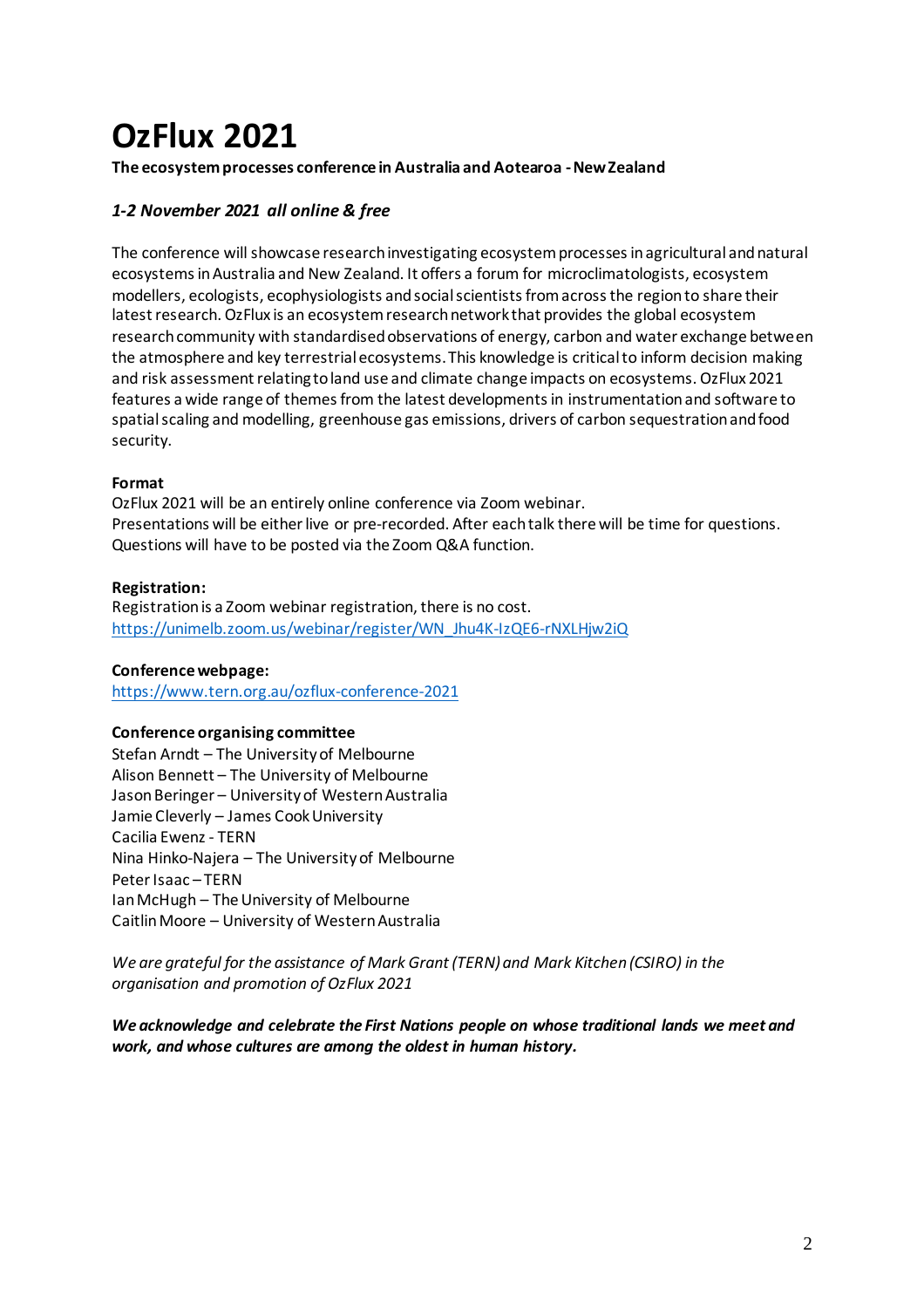### **Scientific program**

| <b>NZ</b> | VIC/NSW/TAS | SА    | OLD   | NΤ    | WA    | California |
|-----------|-------------|-------|-------|-------|-------|------------|
| 13.00     | 11.00       | 10.30 | 10.00 | 9.30  | 8.00  | 17.00      |
| 16.00     | 14.00       | 13.30 | 13.00 | 12.30 | 11.00 | 20.00      |
| 18.00     | 16.00       | 15.30 | 15.00 | 14.30 | 13.00 | 22.00      |

Times in the program are all AEDT (VIC/NSW/TAS) time

## **Monday 1 November**

10.45-11.00 Welcome to OzFlux 2021

#### **Session 1**

| Chair - Stefan Arndt |                       |                                          |
|----------------------|-----------------------|------------------------------------------|
| 11.00-12.00          | <b>KEYNOTE</b>        | Modelling Australia's dynamic vegetation |
|                      | <b>Belinda Medlyn</b> |                                          |

#### **Ecosystem processes - ecosystems and flux studies**

| Chair       | Jamie Cleverly  |                                                                                                                |
|-------------|-----------------|----------------------------------------------------------------------------------------------------------------|
| 12.00-12.15 | Jason Beringer  | Trends and Interannual variability of ecosystem<br>processes along a rainfall gradient (NATT)                  |
| 12.15-12.30 | Rodrigo Pires   | Adaptive hydraulic traits and vulnerability to drought<br>and heat stress in a mixed Banksia-eucalypt woodland |
| 12.30-12.45 | Anne Griebel    | The trade-offs when living with a parasite in a warmer,<br>drier and more flammable world.                     |
| 12.45-13.00 | Caitlin Moore   | Ecosystems living on the edge in Australia's wild west                                                         |
| 13.00-13.15 | Jordan Goodrich | Exploring the drought resilience of New Zealand's<br>peatland carbon sink                                      |
| 13.15-13.30 | Miko Kirschbaum | CarbonWatch NZ. Modelled carbon exchange of forests<br>ranging from long-term averages to sub-diurnal fluxes   |
| 13.30-13.40 | Robert Ward     | Carbon fluxes from wine grapes in the Hawke's Bay, New                                                         |
|             | Speedtalk       | Zealand                                                                                                        |

#### **Break 13.40 – 14.00**

#### **Session 2**

| Chair - Cacilia Ewenz |                   |                                                 |
|-----------------------|-------------------|-------------------------------------------------|
| 14.00-15.00           | <b>KEYNOTE</b>    | Forest carbon dynamics – research in the Wombat |
|                       | Nina Hinko-Najera | Forest                                          |
|                       | Lauren Bennett    |                                                 |

#### *Remote, terrestrial and novel sensing*

| Chair – Nina Hinko-Najera |                 |                                                                                                                                      |
|---------------------------|-----------------|--------------------------------------------------------------------------------------------------------------------------------------|
| 15.00-15.15               | Michael Forster | Resolving the heat velocity measurement range<br>limitation of sap flow methods                                                      |
| 15.15-15.30               | Thang Ha        | Seagrass resource inventory from space: A case study in<br>Tauranga Harbor (New Zealand) using radar imagery and<br>machine learning |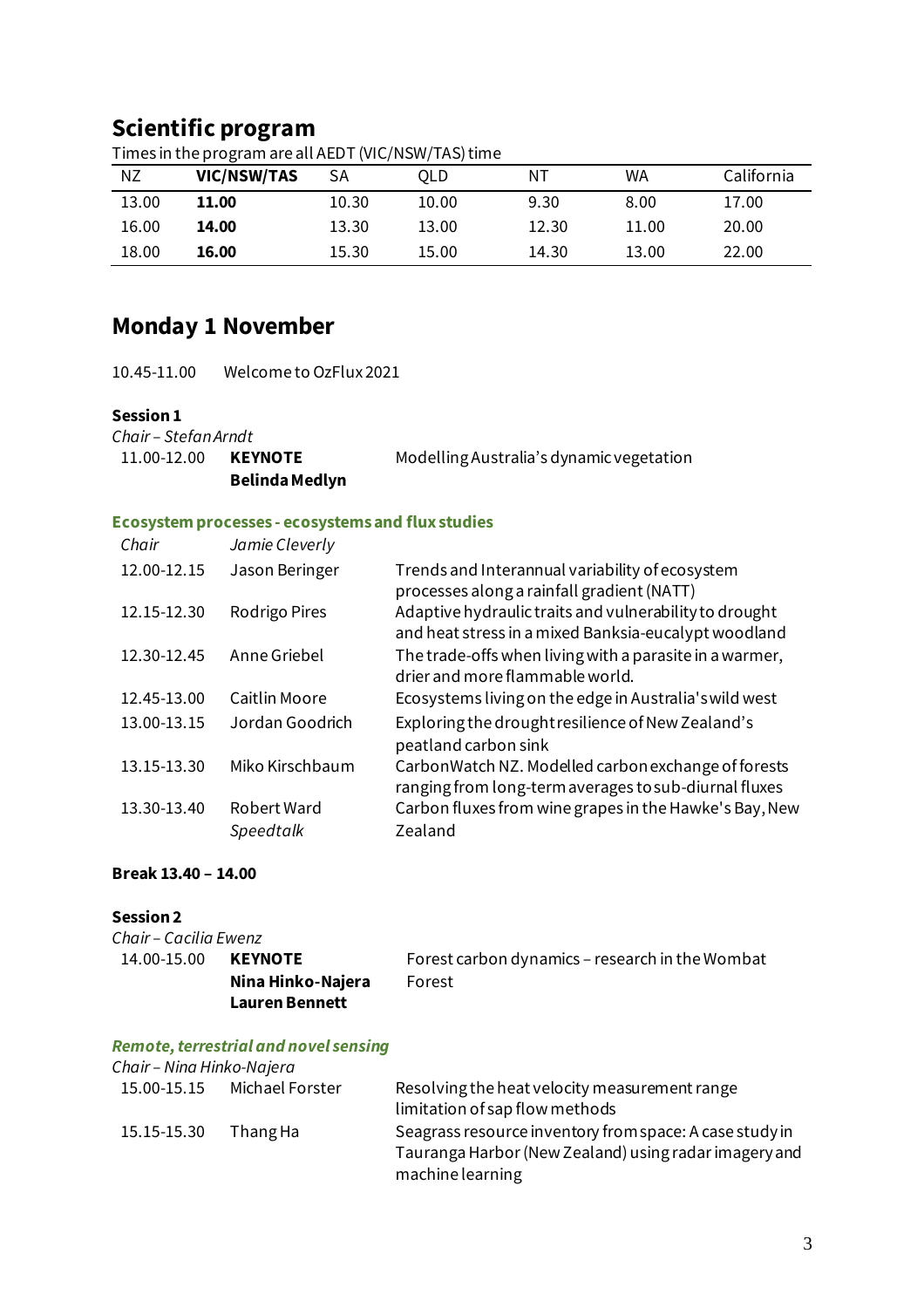| 15.30-15.45 | Tiet-Dat Pham   | Improving estimates of agricultural soil organic carbon<br>using Sentinel-2 MSI and Sentinel-1 SAR data combined<br>with active and ensemble learning in Western Australia |
|-------------|-----------------|----------------------------------------------------------------------------------------------------------------------------------------------------------------------------|
| 15.45-16.00 | Ashvath Kunadi  | Variation in Zero Plane Displacement Length and<br>Roughness Length Revisited                                                                                              |
| 16.00-16.15 | Tommaso Julitta | Field spectrometers for continuous proximal sensing<br>monitoring                                                                                                          |
| 16.15-16.30 | Jo Owens        | Linking long-term grazing trials and modelling with the<br>new flux towers in Queensland                                                                                   |

## **Tuesday 2 November**

| 10.45-11.00 | Welcome to Day 2 |
|-------------|------------------|
|-------------|------------------|

#### **Session 3**

*Chair – Peter Isaac*

| 11.00-12.00 | <b>KEYNOTE</b> | Fluxnet 2.0: OzFlux and the FLUXNET coordination |
|-------------|----------------|--------------------------------------------------|
|             | Trevor Keenan  | project                                          |

#### *Sites, ecosystems and methods*

| Chair - Alison Bennett |                            |                                                                                                          |
|------------------------|----------------------------|----------------------------------------------------------------------------------------------------------|
| 12.00-12.15            | Will Woodgate              | The road to recovery: the Tumbarumba site post major<br>fire disturbance in 2020                         |
| 12.15-12.30            | Jamie Cleverly             | Evapotranspiration, soil water content and precipitation<br>pulses in a water-limited ecosystem          |
| 12.30-12.45            | <b>Richard Silberstein</b> | Two eddy covariance systems on the same tower,<br>looking for the constant flux layer                    |
| 12.45-12.55            | Markus Löw<br>Speedtalk    | Comparison between three mobile eddy covariance<br>systems located in close proximity of each other      |
| 12.55-13.10            | Johannes Laubach           | Nitrous oxide and carbon exchange of mixed-species<br>pasture: win-win or trade-off?                     |
| 13.10-13.25            | Ryan Burrows               | Methanotroph community structure and processes in an<br>inland river affected by natural gas macro-seeps |

#### **Break 13.25-14.00**

#### **Session 4**

| Chair - Jason Beringer |                     |                                                       |
|------------------------|---------------------|-------------------------------------------------------|
| 14.00-15.00            | <b>KEYNOTE</b>      | Ecosystem collapse dynamics under the rapid emergence |
|                        | <b>Pep Canadell</b> | of climate change                                     |

#### *Ecosystem processes - seasonal dynamics & temperature responses*

| Chair - Caitlin Moore |                   |                                                      |
|-----------------------|-------------------|------------------------------------------------------|
| 15.00-15.15           | Alexandre Renchon | Inter-annual and seasonal interactions of canopy     |
|                       |                   | dynamics, carbon and water fluxes in a temperate     |
|                       |                   | evergreen angiosperm forest: a data-model comparison |
| 15.15-15.30           | Tim Wardlaw       | A direct response to supra-optimal temperatures for  |
|                       |                   | reduced GPP during the 2017 warm spell at Warra      |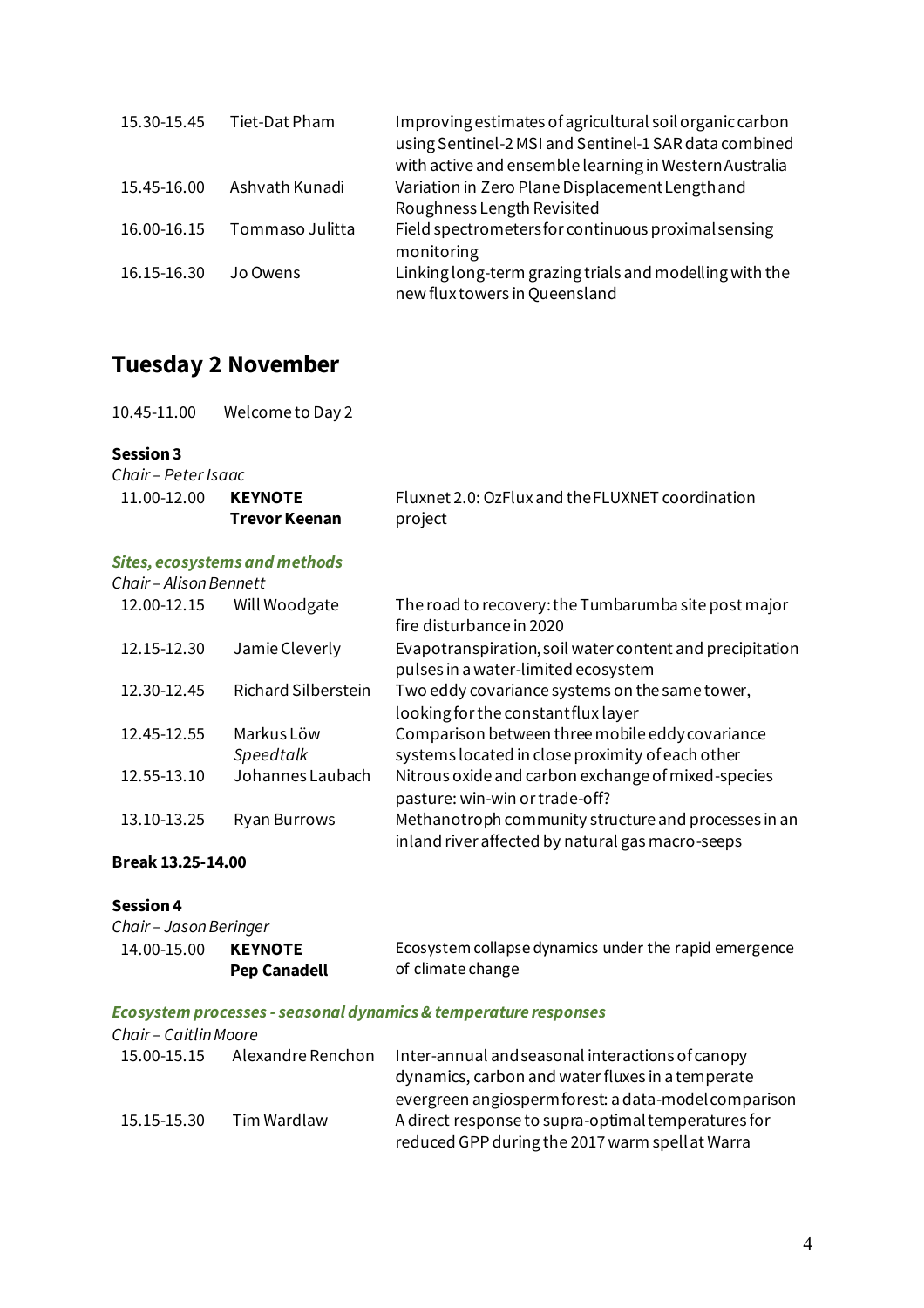| 15.30-15.45 | Alison Bennett  | Thermal optima of Gross Primary Productivity and air<br>temperature closely align: A synthesis of OzFlux's |
|-------------|-----------------|------------------------------------------------------------------------------------------------------------|
|             |                 | wooded ecosystems.                                                                                         |
| 15.45-16.00 | Sami Rifai      | Continuous subseasonal temperature acclimation of<br>solar induced fluorescence in forest ecosystems       |
| 16.00-16.15 | Nurit Agam      | Water where there is no water - Atmospheric water<br>captured by world deserts                             |
| 16.15-16.30 | Samantha Grover | A tale of two peatlands; fluxes from Australian alpine and<br>Indonesian tropical peatlands                |

## **Abstracts**

#### *Jason Beringer, Lindsay Hutley, Simone Fatichi and Jamie Cleverly*

#### The University of Western Australia

*Trends and Interannual variability of ecosystem processes along a rainfall gradient (NATT)* Abstract: The northern half of Australia has a diverse climate and vegetation with mesic topical savannas to the north and arid Mulga woodlands toward inland Australia. A strong rainfall gradient is present that forms the basis of a vegetation transect called the North Australian Tropical Transect (NATT). Due to the long term investment of TERN in these sites we now have 20 years of record at Howard Springs and 10 years at 4 other sites along the NATT and we now have an opportunity to examine how the ecosystem processes at these sites along the transect have changed over time and what the drivers may be. We use the long term observations and a sophisticated land surface model (Tethys-Chloris (T&C)) to simulate the trends and IAV of ecosystem processes at each site. Results show significant increasing trends in productivity at the mesic sites and a flat and more variable trend at the arid sites including Alice Springs Mulga. Trends in evapotranspiration were more variable but also indicated increasing trend at the mesic sites that drove increasing water use efficiency at most sites. We found that the T&C model performed extremely well in simulating not only mean quantities but also functional behavior and IAV along the transect. Such assurance in our models now enables us to further attribute changes in ecosystem processes to drivers through model experiments.

#### *Rodrigo Neto Pires, Paul Drake, Pieter Poot, Erik Veneklaas*

#### The University of Western Australia

#### *Adaptive hydraulic traits and vulnerability to drought and heat stress in a mixed Banksia-eucalypt woodland*

Abstract: Drought-related mortality events have increased globally, and climate change models predict drier and warmer climate further threatening plant communities. Evergreen woody species from seasonally dry ecosystems are of particular concern as plant communities in the region already experience marked dry and hot seasons. Stomatal regulation plays a central role in reducing the risk of physiological failure, as operating beyond water potential thresholds can lead to tissue desiccation and mortality. Co-occurring tree species with contrasting hydraulic strategies provide an opportunity to evaluate if a given behaviour is more likely to enhance survival under future climate scenarios. In this study, we carried out a range of eco-physiological measurements (water potentials, photosynthesis, transpiration, stomatal conductance, sap-flow, vulnerability and pressure-volume curves) during a transition from the wet winter to the dry summer to determine: (i) key diurnal and seasonal water use-related responses and (ii) the role of stomatal regulation of plant water status. Results show that the stomatal control strategies were clearly separated into species that strongly regulate leaf water potentials ( $\ddot{A}$ òisohydric, $\ddot{A}$ ô) versus species that allow leaf water potential to fall below apparently critical thresholds ( $\ddot{A}$ òanisohydric, $\ddot{A}$ ô). We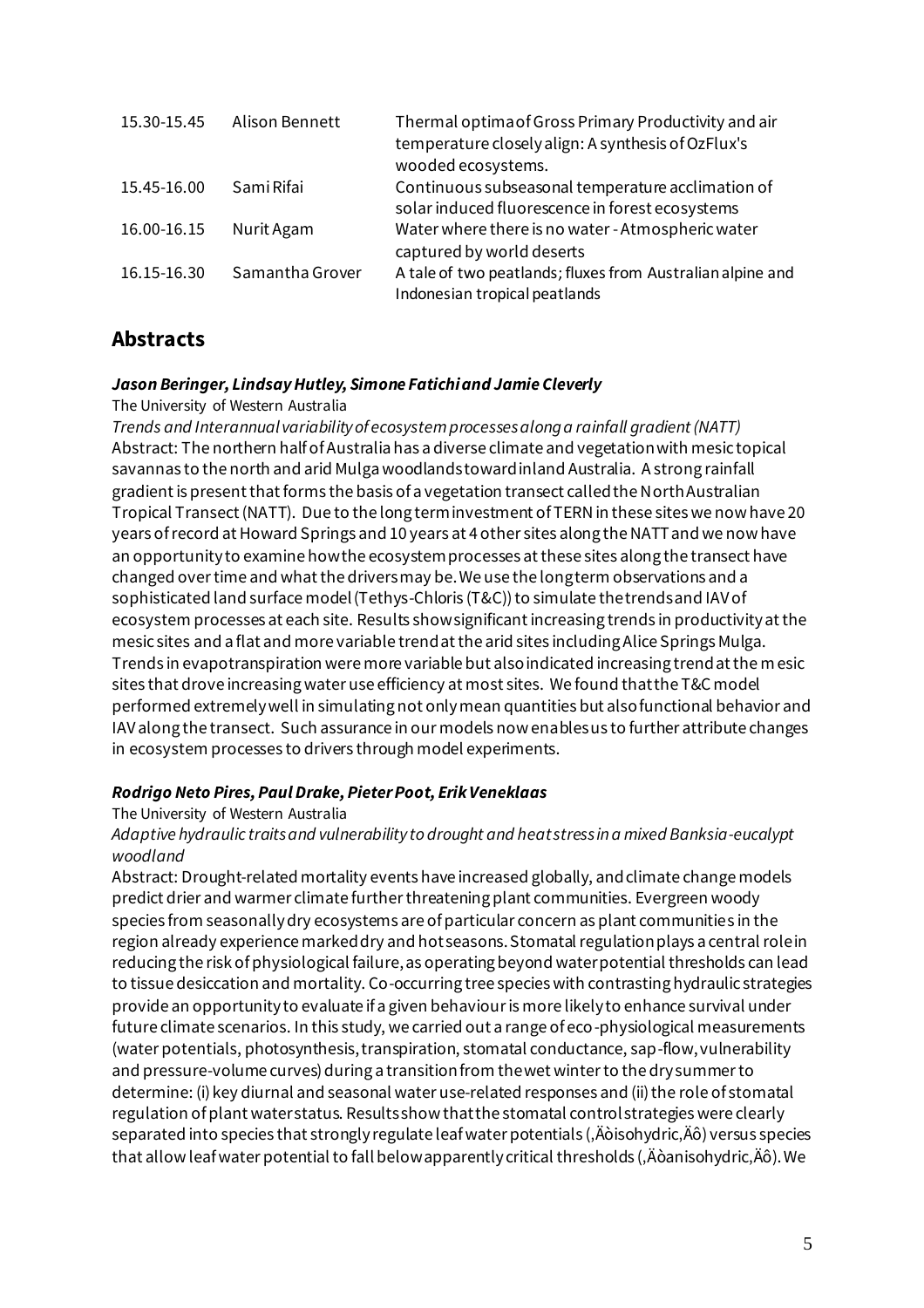discuss the implications of the different hydraulic strategies considering reports of tree mortality events and changes in vegetation composition in the region.

#### *Anne Griebel, Daniel Metzen, Jennifer Peters, Matthias Boer, Brendan Choat, Craig Barton, Chelsea Maier, Alexandre Renchon, Rachael Nolan, Hamish Clarke, Elise Pendall*

Hawkesbury Institute for the Environment, Western Sydney University

*The trade-offs when living with a parasite in a warmer, drier and more flammable world.* Abstract: Mistletoes are emerging as important co-contributors to tree mortality, particularly when infected trees are stressed by water limitations during drought. In Australia, mistletoe distributions are expanding in temperate woodlands, while their hosts experienced unprecedented heat and drought stress in recent years. To investigate whether the excessive water use of mistletoes increased the risk of premature host mortality at the Cumberland Plain Ecosystem Processes site, we monitored transpiration of infected and uninfected branches from two eucalypt species and used hydraulic vulnerability curves to estimate percent loss in xylem conductivity for each species. We show that daily transpiration of infected branches increased up to 4-fold during heatwaves, which contributed to a 30% increase in xylem dysfunction of infected hosts. We further coupled mistletoe population dynamics with measurements of host tree stem growth, canopy turnover and stand structure to demonstrate that severe mistletoe infection reduced live standing biomass and canopy volume, and to establish a threshold beyond which mistletoe infection halts tree growth. Yet, subsequent increases in basal area and the thickening of canopy volume after the three-year drought indicate that host trees could recover rapidly once the compounded drought and heat stress nearly extinguished the mistletoe population.

#### *Moore Caitlin, Norton Alexander, Beringer Jason, Silberstein Richard, Prober Suzanne, Macfarlane Craig, Lardner Tim*

#### The University of Western Australia

#### *Ecosystems living on the edge in Australia's wild west*

Abstract: Australia's terrestrial ecosystem observation capacity supported by TERN provides critical measurements of ecosystem health, and how ecosystems respond to climate variability and change. However, monitoring gaps exist within TERN, Äôs SuperSite framework and work is underway to address them in Western Australia (WA), facilitated through a co-investment in TERN from the WA state government. New instrumentation has been installed at WA's three TERN SuperSites'a Wandoo woodland at Boyagin Reserve, the Salmon gums of theGreat Western Woodlands, and the coastal banksia heath of Gingin. These ecosystems are unique to WA and are identified as sentinel systems for environmental change, occurring along a temperature/rainfall gradient in the southwest region of the state. Given the good temporal coverage of flux data from these three sites, we explored how productivity at each site has varied in response to meteorological variability with the aim to determine whether these ecosystems are already living on the edge in terms of their annual net carbon uptake (NEE) and water use (ET). Initial findings suggest this is already true for the Great Western Woodlands, which has an annual cumulative NEE close to zero and ET almost equal to precipitation. How these ecosystems will fare in a part of Australia trending towards a hotter and drier climate in the future remains a crucial question. Improvements to ecosystem monitoring will help to identify ecosystem changes sooner, rather than later.

#### *Jordan Goodrich, Dave Campbell*

#### University of Waikato, New Zealand

*Exploring the drought resilience of New Zealand's peatland carbon sink* Abstract: Peatlands have accumulated carbon throughout the Holocene, with a net cooling effect on global climate. With increasing inter-annual variability of precipitation, and consistent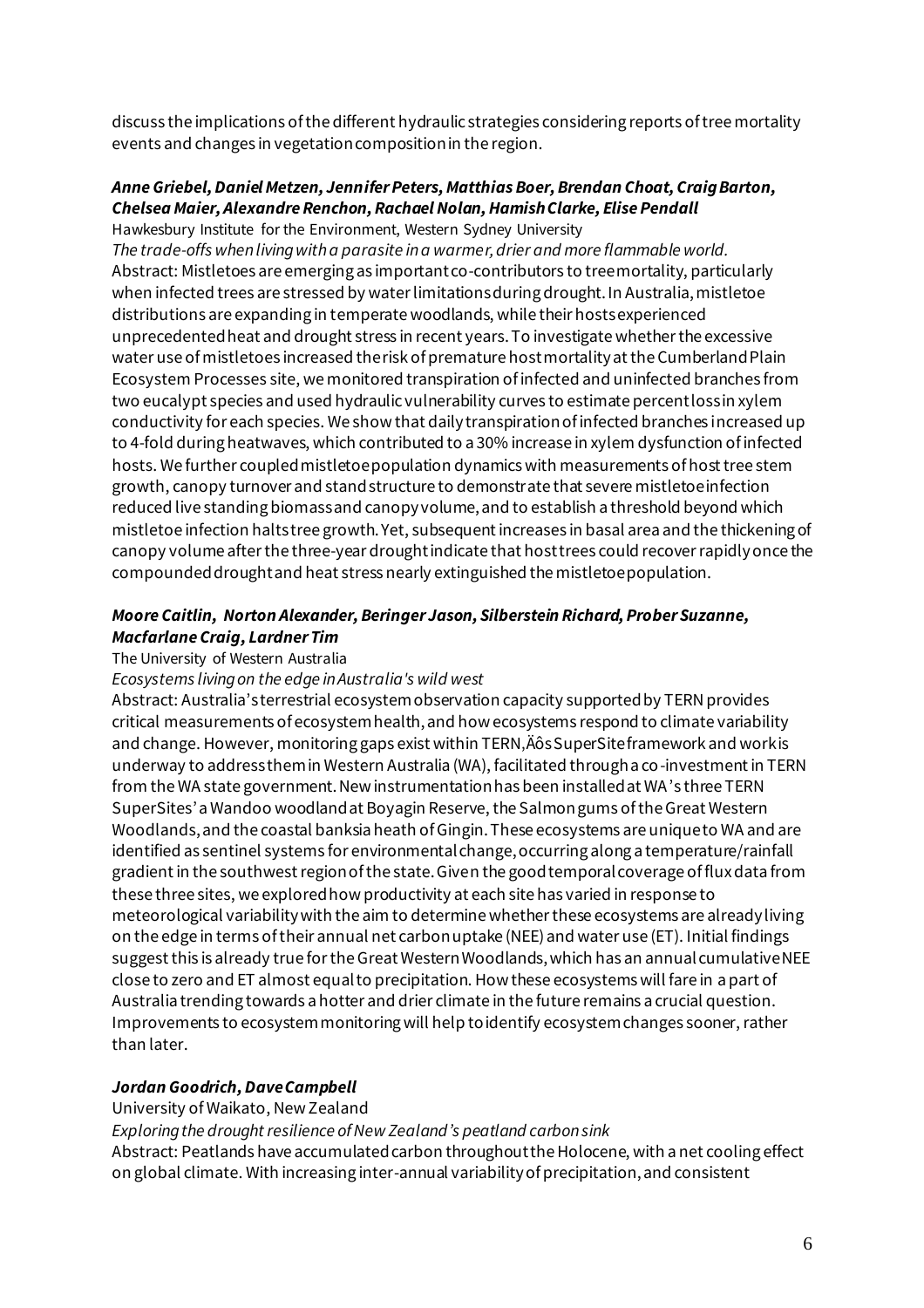warming caused by climate change, the stability of this sink is uncertain. However, New Zealand peatlands are uniquely equipped to maintain large rates of annual carbon uptake, even during extreme drought years. The net carbon balance of Kopuatai Bog, an undisturbed New Zealand peatland, is roughly 130 gC m-2 yr-1 during dry years, which is larger than the maximum rates published for most Northern Hemisphere peatlands. This resilience is partly enabled by dualphase energy balance partitioning of the main peat forming vegetation, Empodisma robustum, constraining evaporation rates, and contributing to maintaining high water tables during dry summers. Kopuatai water table rarely drops more than 30 cm below the surface even during the most extreme seasonal droughts. This allows respiration rates to remain fairly constrained, albeit somewhat elevated during dry conditions. Here we expand on our previous work in this area by analysing a longer (~10 years) continuous record of CO2 and H2O fluxes, capturing a greater range of hydrologic variation, with an eye toward using this system as a benchmark for future peatland restoration efforts.

#### *Miko U.F. Kirschbaum, Donna L. Giltrap, Lìyǐn L. Liáng*

Manaaki Whenua - Landcare Research, New Zealand

CarbonWatch NZ. Modelled carbon exchange of forests ranging from long-term averages to subdiurnal fluxes

Abstract: CarbonWatch NZ tried to infer surface gas exchange from atmospheric CO2 concentrations. This was combined with prior surface gas exchange estimates from applicable models. Our contribution to the overall project was the modelling of gas exchange estimates from forests, categorised as exotic (pine) forests, low-stature shrubby forests (manuka-kanuka stands and old-growth indigenous forests.

Here we presented the modelling results to date, consisting of comparison of long-term growth data compared with plot surveys and with short-term gas exchange observations from eddycovariance sites. The model was also constrained by available ecophysiological understanding of plant and ecosystem responses to the environment.

The model was then run over 10 years with daily weather data at 0.05 degree resolution for all of New Zealand. Daily fluxes were further down-scaled to hourly fluxes. This was combined with a land-cover data base of the proportion of each 0.05 degree cell covered by respective vegetation types. That made it possible to derive the estimated hourly gas exchange flux emanating from each forest type over the whole of New Zealand.

#### *Robert Ward, Roberta Gentile*

Plant and Food Research, New Zealand

*Carbon fluxes from wine grapes in the Hawke's Bay, New Zealand*

Abstract: We have been operating two EC towers on a commercial vineyard in the Hawke's Bay of New Zealand since May 2019, with the aim of quantifying the seasonal and annual patterns of carbon fluxes in grape vines. One tower is observing a mature Merlot block and we present results from May 2020 to January 2021. Over the winter of 2020 it was a consistent carbon source, and over the subsequent growing season it was a consistent carbon sink. The other tower is observing a mature Sauvignon blanc block, which was converted into Pinot gris in the summer of 2019-2020. We present results from May 2019 to December 2020 and we see a much more complicated pattern of fluxes due to the change of varietal. Over the 2019-2020 growing season we estimate the block to be a small net carbon sink, with periods of net carbon emission attributed to removing old grape vines and other management practices. Over the 2020-2021 growing season, up to December 2020, the Pinot gris block is a consistent carbon sink, displaying similar patterns to the Merlot block but at a smaller magnitude. Over the course of the observations, significant technical difficulties were encountered resulting in somewhat limited flux data.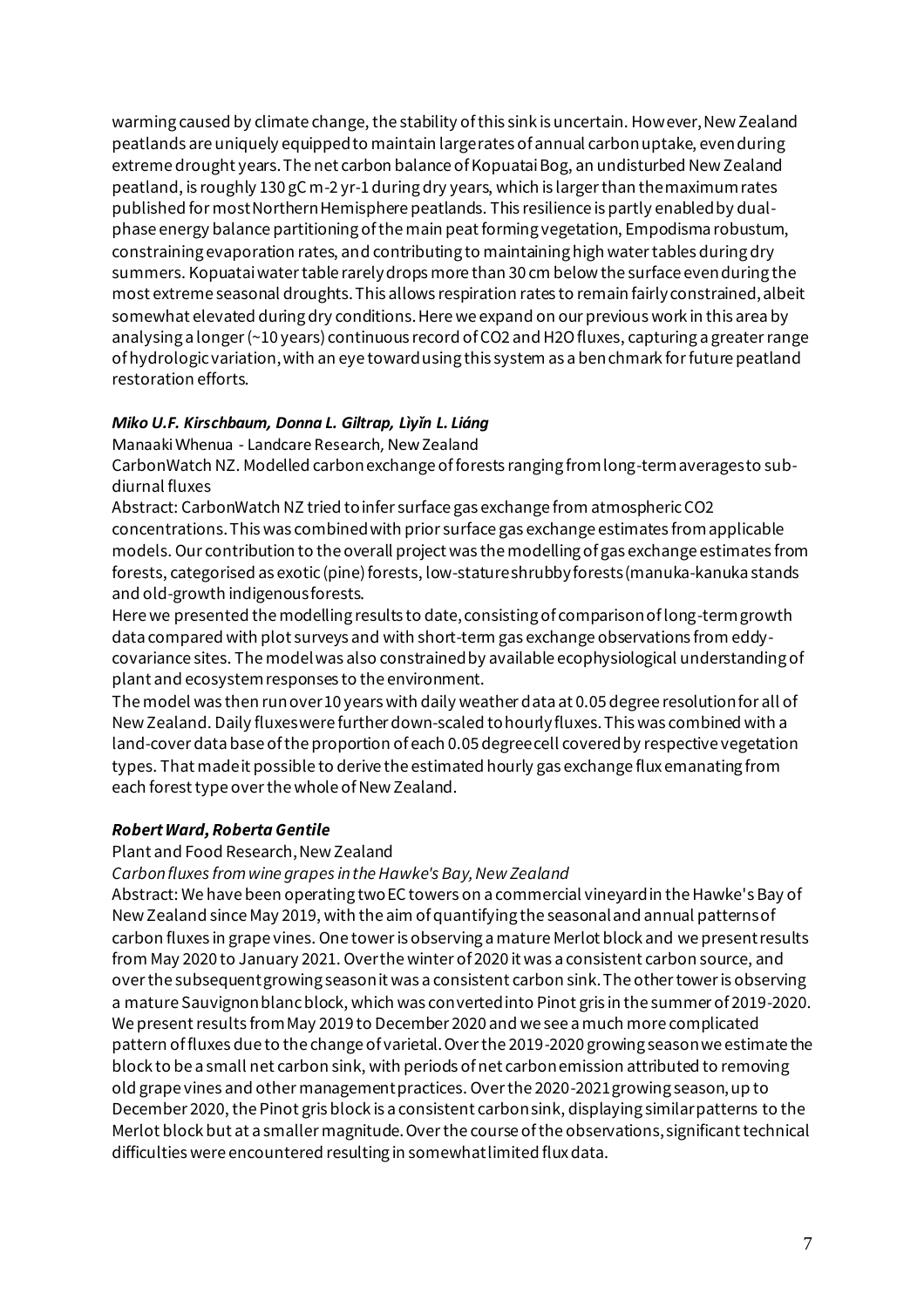#### *Michael A. Forster*

Edaphic Scientific Pty Ltd, Cities Research Institute, Griffith University, Australia Resolving the heat velocity measurement range limitation of sap flow methods Abstract: Sap flow is related to the water flux between soils and atmosphere via plants and is a critical component of the hydrologic cycle. Sap flow is difficult to measure directly and is instead estimated from heat velocity (Vh) measurements via thermometric sensors. In turn, Vh is derived from several empirical or theoretical methods with an observed measurement range between ~-20 cm hr-1 ('reverse flow') to >250 cm hr-1 ('positive flow'). Yet, it is well known that existing methods cannot resolve the entire observed Vh measurement range. Consequently, there are significant errors and uncertainties in the estimation of sap flow. A new method, the Dual Method Approach (DMA), resolves the issue by combining reverse/slow flow methods with fast flow methods via a theoretical transition derived from of the thermal conduction/convection equation. A linear regression of estimated sap flux density against gravimetric sap flux density for 15 woody species found an r2 of 0.541 for the reverse/slow method, 0.879 for the fast method, and 0.940 for DMA. Additional datasets from field grown trees further demonstrate the measurement range resolution of the DMA. Adoption of the DMA will improve sap flow measurements and accurate estimates of water flux between soils, plants and atmosphere.

#### *Nam-Thang Ha, Merilyn-Manley Harris, Tien-Dat Pham, Ian Hawes*

Faculty of Fisheries, University of Agriculture and Forestry (Hue University), Vietnam *Seagrass resource inventory from space: A case study in Tauranga Harbor (New Zealand) using radar imagery and machine learning*

Abstract: Seagrass provides important ecosystem services across climatic regions. However, this resource is in decline globally and accurate mapping of extant meadows is in high demanding to support sustainable seagrass blue carbon conservation. This study develops a novel method for seagrass inventory using a suite of state-of-the-art machine learning (ML) and synthetic aperture radar (SAR) Sentinel,  $\ddot{A}$  1 remote sensing data. Our results indicate a promising application of Sentinel,  $\ddot{A}$ ) 1 data for a binary mapping of extant seagrass meadows in Tauranga Harbor (New Zealand). The machine learning extreme gradient boost (XGB) model deliver the most accuracy mapping with scores of precision  $(P) = 0.82$ , recall  $(R) = 0.90$ , and  $F1 = 0.86$ ). Of the orginal and transformed input bands, the VH and the first band of a principle component analysis (PCA) contribute approximately 79% to the success of model performance. Our findings contribute novel and advanced methods for seagrass detection, which are simple and reliable, use open source data and software and should be easily applicable to intertidal zones across many regions of the world.

#### *Tien Dat Pham, Thu Thuy Nguyen, Jacob Delfos, Robert Archibald, Huu Hao Ngo, and Julian Kruger*

Department of Earth and Environmental Sciences, Macquarie University, Sydney, Australia *Improving estimates of agricultural soil organic carbon using Sentinel-2 MSI and Sentinel-1 SAR data combined with active and ensemble learning in Western Australia*

Abstract: This work developed a novel framework using Sentinel-2 (S2) multispectral data and Sentinel-1 (S1) C-band dual polarimetric synthetic aperture radar (SAR) combined with an integration of active learning for land-use mapping and advanced Extreme Gradient Boosting (XGBoost) for robustness of the soil organic carbon (SOC) estimates in Western Australia. We compared the effectiveness of the proposed machine learning model with the two well-known algorithms such as Random Forests (RF) and Support Vector Machine (SVM) to estimate agricultural SOC. Our results show that an integration of S1 and S2 sensors into the proposed XGBoost model with optimal features could effectively predict SOC in farming areas with a satisfactory accuracy (R2 = 0.870; RMSE= 1.818 ton C/ha). Our innovative method using multi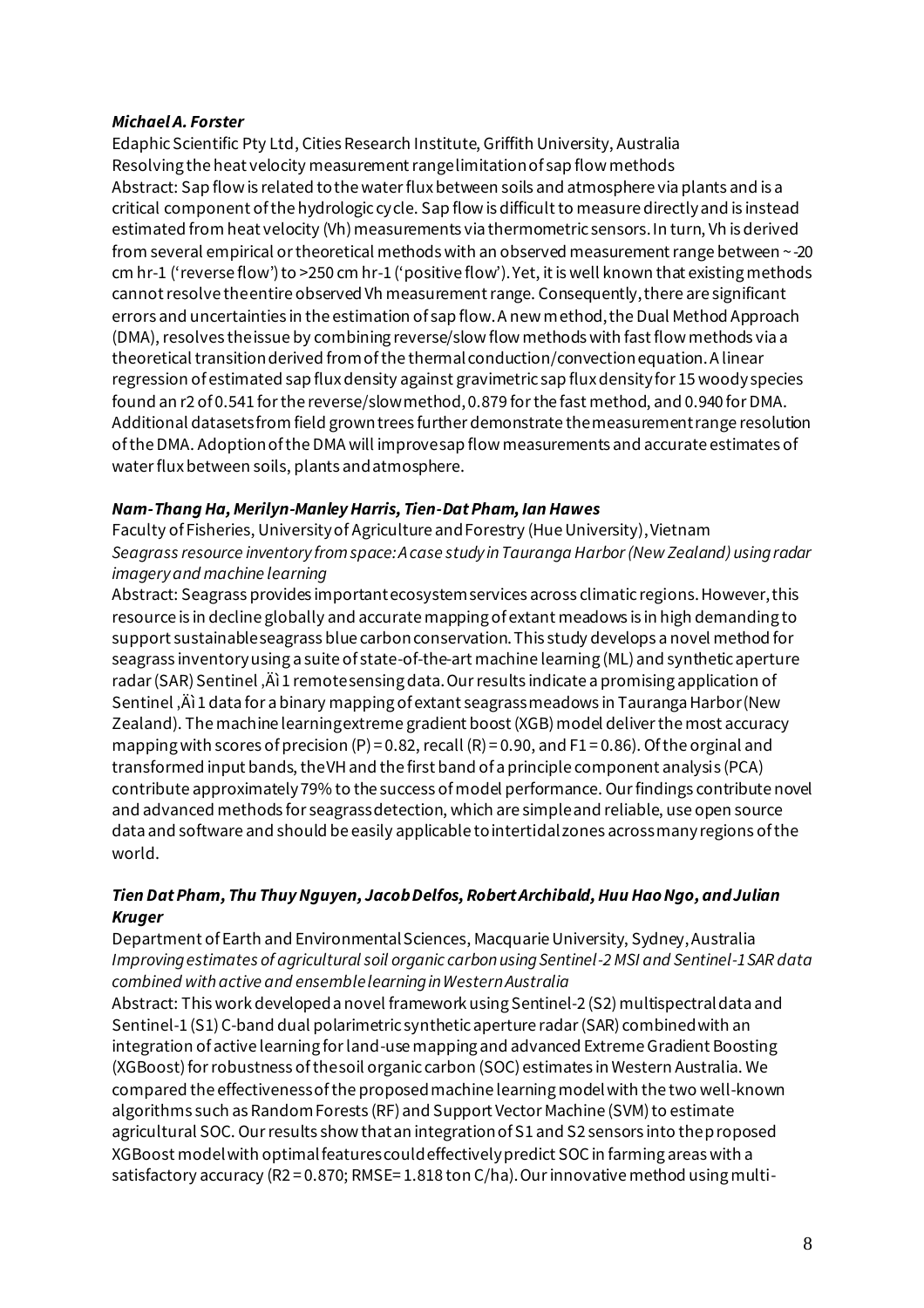sensor data fusion combined with the XGBoost provides the best prediction results for mapping agricultural SOC at 10 m spatial resolution. The novel intelligence approach developed here could contribute significantly to various agricultural SOC retrievals globally. What makes this possible is its superior prediction performance at 10 m spatial resolution and cost-effectiveness using reliable free-of-charge space-borne optical and SAR data acquired from Copernicus Open Access Hub.

#### *Kunadi Ashvath Singh, Silberstein Richard, and Thompson Sally*

#### The University of Western Australia, Australia

*Variation in Zero Plane Displacement Length and Roughness Length Revisited*

Abstract: Zero plane displacement length d0 and roughness length for momentum z0m are the aerodynamic parameters that govern the fluxes of momentum, energy, and mass to and from a surface. Usually, d0 and z0m are assumed to be constants that can be estimated using the physical characteristics of the surface such as, the height of the canopy (Hc) and leaf area index. However, there is evidence that d0 and z0m vary for a physically unchanging surface. This variation has conventionally been tested as the linear functions of wind and friction velocity. We match the velocity at Hc as estimated by 4 analytical canopy wind velocity models to the log profile above the canopy to explain the variation. The wind velocity profile above Hc is used at 7 flux sites to get empirical estimates of d0 and z0m. At 6 sites where variations were observed, the conventional and the canopy velocity matching methods were calibrated and validated to predict the variation in the aerodynamic parameters at each site. The calibration shows that the canopy velocity matching method gives estimates of the momentum absorption capacity of the surface that vary with phenological changes, while the parameters generated by the conventional methods that have no physical meaning nor predictable change with phenology. The validation results show that the canopy velocity matching method recreates the distribution better than the conventional methods. A measurement of velocity at Hc makes this method reproducible at flux sites.

#### *Tommaso Julitta, George Burba, Roberto Colombo, Alexander Damm, Frank Griessbaum, Paul Naethe, Mirco Migliavacca, Uwe Rascher, Mike Delaney, Andreas Burkart*

#### JB Hyperspectral Devices, Germany

*Field spectrometers for continuous proximal sensing monitoring*

Abstract: Well-established carbon flux monitoring networks (e.g. TERN, ICOS, NEON) are recognized worldwide in terms of providing high-quality standardized data. Proximal sensing techniques such as field spectroscopy provide a link between these fluxes and remote sensing, enabling local information to be scaled up to global information.

JB Hyperspectral Devices, with the support of the scientific community, has developed autonomous instruments, capable of operating continuously in the field in a wide range of harsh climatic conditions. These instruments acquire punctual, high-temporal-resolution hyperspectral data. Thanks to a robust, open-source and standardized data processing chain, they return time series of radiometric parameters as well as optical properties (e.g. solar-induced chlorophyll fluorescence (SIF), reflectance and various spectral indices).

To further utilize the data collected with these devices, JB is currently in the process of making these instruments compatible with the latest flux data collection and processing systems running typical flux stations (e.g. SmartFlux from LI-COR) and a collaboration with existing consolidated flux networks (e.g. FluxNet and ICOS) is ongoing to explore better coupling between flux, optical, and remote sensing measurements. The possibility to integrate JB devices into flux networks, via a standardized procedures of configuration, set up, data processing, and different data product levels are currently being evaluated.

#### *Jo Owens, Jamie Cleverly, Peter O'Reagain and Greg McKeon*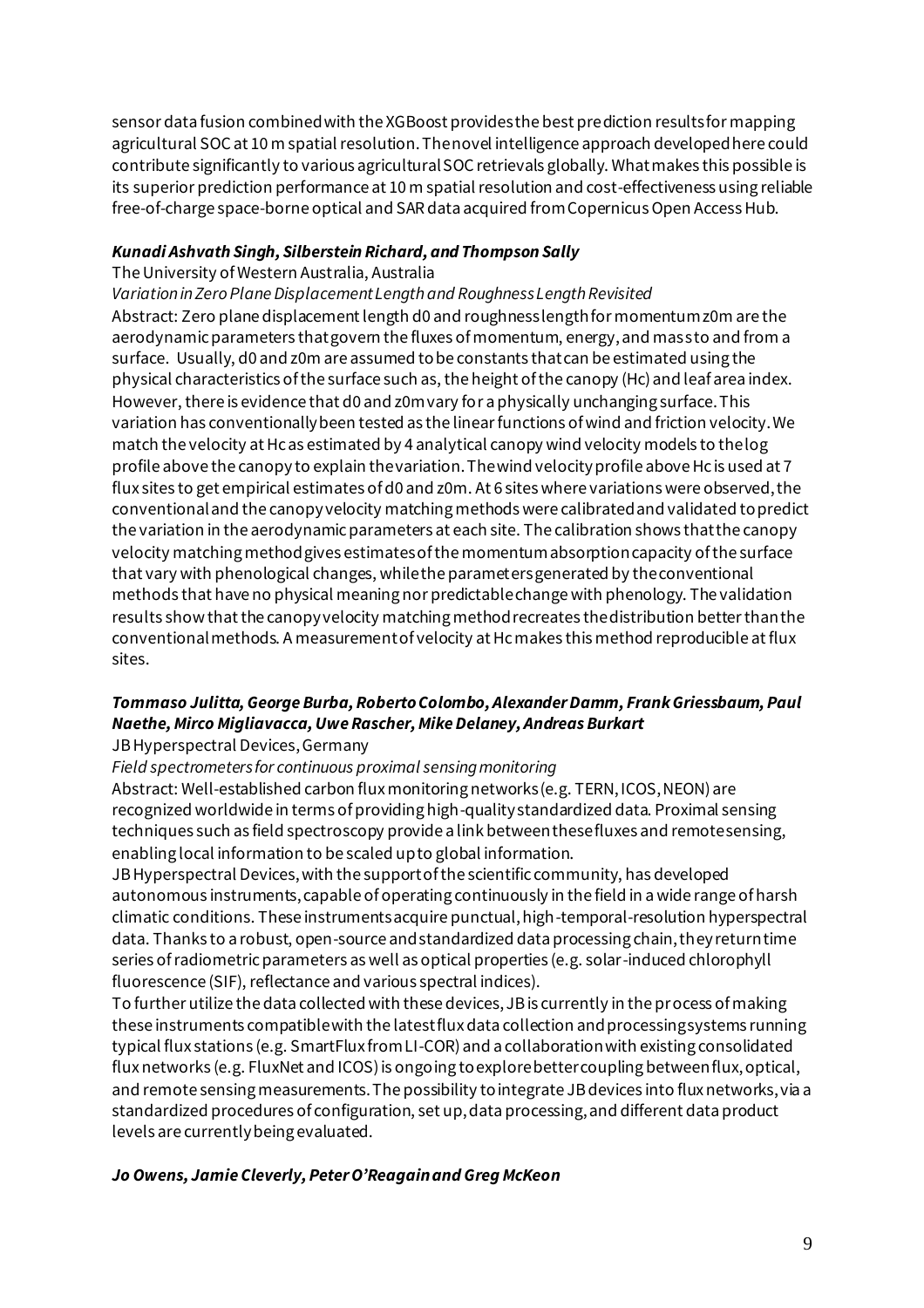#### University of Southern Queensland, Australia

*Linking long-term grazing trials and modelling with the new flux towers in Queensland* Abstract: The Wambiana grazing trial is regarded as one of the most important field experiments in grazing science because it addresses the major issue of long-term livestock grazing of Queensland's native pastures in a highly variable climate. The trial provides an excellent opportunity to evaluate the effects of climatic (i.e. multi-year wet and dry periods) and grazing management (i.e. fire and stocking rate) on pasture production and resource degradation for a savanna ecosystem (open woodland with perennial native pastures) using the GRASP pasture model. The grazing trial is located close the Fletcherview research station, where Queensland's newest flux tower is being installed. This talk is about how we aim to link the findings and knowledge gained from long-term trials to data collected from Ozflux sites with biophysical modelling. This study is important for the grazing industry and policy as it impacts on calculations of long-term carrying capacities, pasture biomass and ground cover for sustainable grazing. This study contributes to current applications of the GRASP model used operationally in Queensland to address long-term carrying capacity in areas with woody vegetation.

#### *Will Woodgate, Jacqui Stol, Mark Kitchen, Tim Devereux, Stuart Phinn*

#### The University of Queensland, Australia

*The road to recovery: the Tumbarumba site post major fire disturbance in 2020*

Abstract: This talk presents details of the road to recovery of the Tumbarumba TERN/OzFlux site post a major fire disturbance as part of Australia's 2019/20 Black Summer. On New Year's Eve 2019 a major fire swept through the Tumbarumba site burning 90% of the Bago State Forest (50 000 ha of native forest in NSW, Aus). All ground-based infrastructure was lost, with the saving grace being the tower still standing with instrumentation at the top of the 70m tower largely unaffected. Since then, the road to recovery has been severely hampered by Covid-19, with bare bones data continuity resuming in late 2020. Specific aspects of the talk will focus on the bushfire extent and fire severity, recovery through the lens of optical satellites providing data continuity, groundbased inventory, and preliminary post-fire flux data analysis.

#### *Cleverly Jamie, Owens Jo*

Terrestrial Ecosystem Research Network, College of Science and Engineering, James Cook University, Australia

*Evapotranspiration, soil water content and precipitation pulses in a water-limited ecosystem* Abstract: Water is the focus of Australia's burgeoning critical zone observatory network, in a land where fluctuations in precipitation strongly drive ecosystem function. In this presentation, we will explore the exponential decline in evapotranspiration and soil water content following precipitation pulses in central Australia, across extremes of wet and dry conditions. We will then apply these lessons as hypotheses for what is to come at the new Fletcherview Tropical Rangeland SuperSite and Critical Zone Observatory.

#### *Richard Silberstein, Ashvath Kunadi, Tim Lardner*

#### Edith Cowan University, Australia

*Two eddy covariance systems on the same tower, looking for the constant flux layer* Abstract: Eddy covariance systems are collecting data from a surface assuming that their measurements are representative of uniform fetch conditions in all directions and usually these conditions are sufficiently satisfied to provide confidence that our data and analyses are valid. The second most important assumption, inherent in all installations, is that we place our in struments above the roughness sublayer, within the constant flux layer. We usually base the positioning on standard, 'rules of thumb' that our instruments should be at least twice the vegetation height. However, this 'rule' is based on a uniform, dense canopy which is often not the case in natural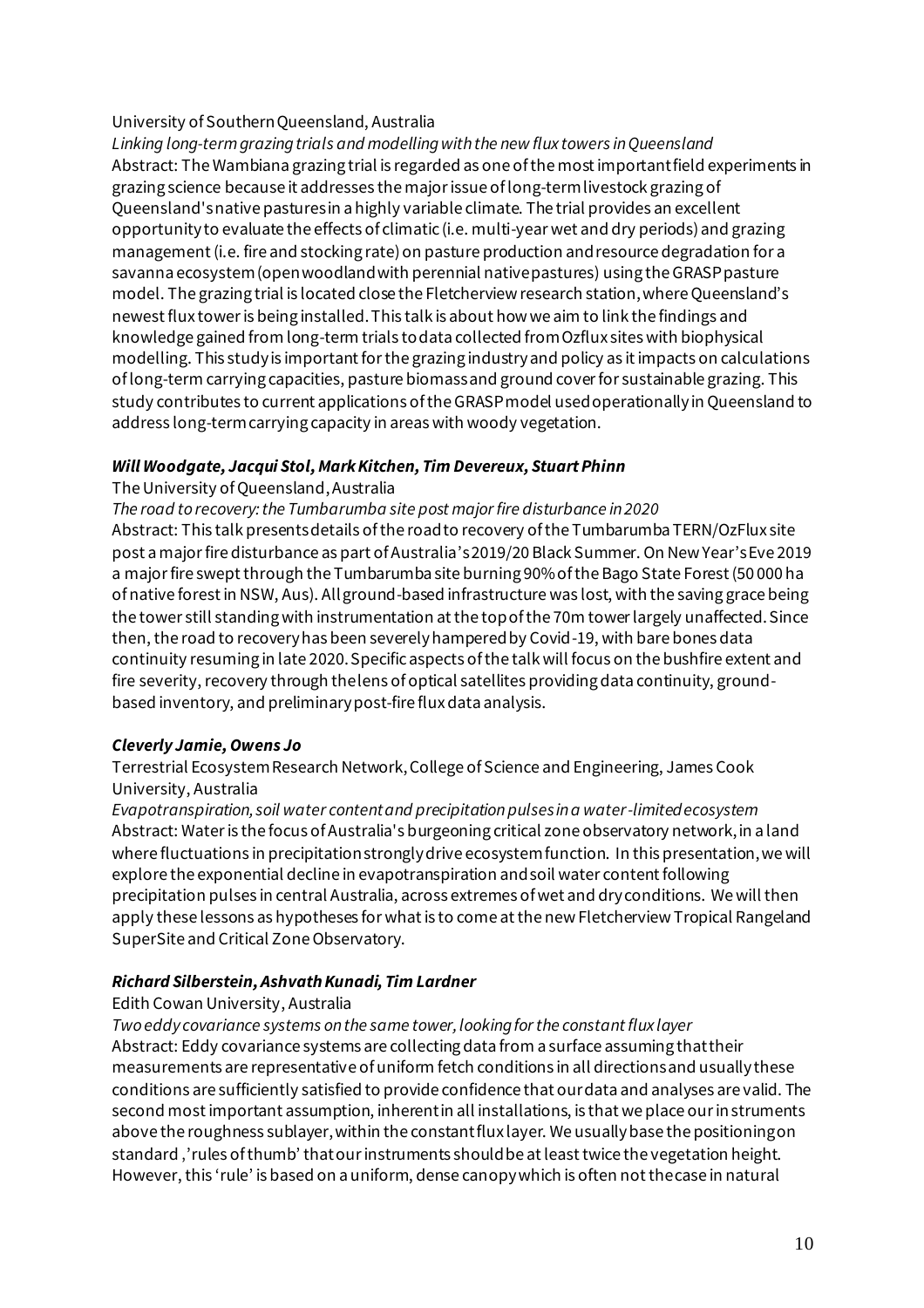vegetation systems, especially woodlands. The Banksia woodland of the Swan Coastal Plain near Perth is a typically sparse woodland, with inter-tree spacing approximately the average tree height (~5m). We took the opportunity provided by an instrumentation upgrade to firstly, run two eddy covariance systems side by side on top of our tower (at 15m) for 3 months to compare the measurements and check that they gave the same fluxes. We then moved one to 7m to test whether this height was within the constant flux layer. It is intended to move this up and down to further explore the structure of the near near boundary layer. We present preliminary data from these explorations.

#### *Markus Löw, Mark Adams*

#### Swinburne University of Technology, Australia

*Comparison between three mobile eddy covariance systems located in close proximity of each other* Abstract: Eddy covariance systems can be used to compare fluxes between the atmosphere and different land use types. Variation in fluxes due to land use becomes significant when the latter vary strongly (e.g. forest/grassland/cropland) within relatively small geographic areas, as is found in large areas of temperate and coastal Australia. Prior to making such comparisons, an essential step is evaluation of differences due to specific sensors and their calibrations (e.g. IRGAs, anemometers, net radiometers, etc), such that any bias can be avoided or removed during data evaluation. Furthermore, and as is widely known, sensor drift can be significant over moderate periods time. We evaluated sensor stability (e.g. drift) and between-sensor differences using three, trailer-based eddy covariance sensor systems equipped with telescopic masts that allow sampling between 5 and 20 m above ground. Here we report a comparison of the three EC systems in a grassland site outside of Daylesford, Victoria, Australia. Each system was deployed for between one and six months, within 100 m of each other, using a 10 m sampling height. We found little bias between instruments of the same type and generation (e.g three Licor EC150 IRGAson) and little drift. There were larger differences among radiometers of different age (e.g. CNR1 and CNR4).

#### *Laubach Johannes, Hunt John, Graham Scott, Rogers Graeme, Mudge Paul, Whitehead David*

Manaaki Whenua, Landcare Research, New Zealand

*Nitrous oxide and carbon exchange of mixed-species pasture: win-win or trade-off?* Abstract: On grazed pasture, reducing nitrous oxide (N2O) emissions and maintaining or increasing soil carbon stocks are critical to contribute to mitigating New Zealand's greenhouse gas (GHG) emissions. Our team is investigating the potential to mitigate GHG emissions and identify trade-off effects from an irrigated, mixed-species grassland that includes plantain, in comparison with an adjacent conventional ryegrass-clover grassland using continuous measurements of net exchanges of N2O and CO2. Both swards were established in April 2020 with previous identical management. We use the eddy covariance method with a multi-gas analyser, installed near the boundary of the two sites, and employ a split-footprint analysis to determine the gas exchange budgets for both. During the first grazing season (September to March) N2O emissions from the mixed-species pasture were just over half those from the ryegrass-clover pasture, while during the conversion period before and during a cow-free period after the grazing season the two pastures emitted similar amounts of N2O. Overall, the net carbon gain for the mixed-species pasture was smaller than that for the ryegrass-clover pasture, which appeared to be due to the very heavy first grazing event. Measurements are continuing to determine whether the second (current) grazing season will show similar or different findings.

#### *Ryan M. Burrows, Jodie van de Kamp, Levente Bodrossy, Michael Venarsky, Jack Coates-Marnane, Gavin Rees, Paavo Jumppanen, Mark J. Kennard*

Waterway Ecosystem Research Group, School of Ecosystem & Forest Sciences, University of Melbourne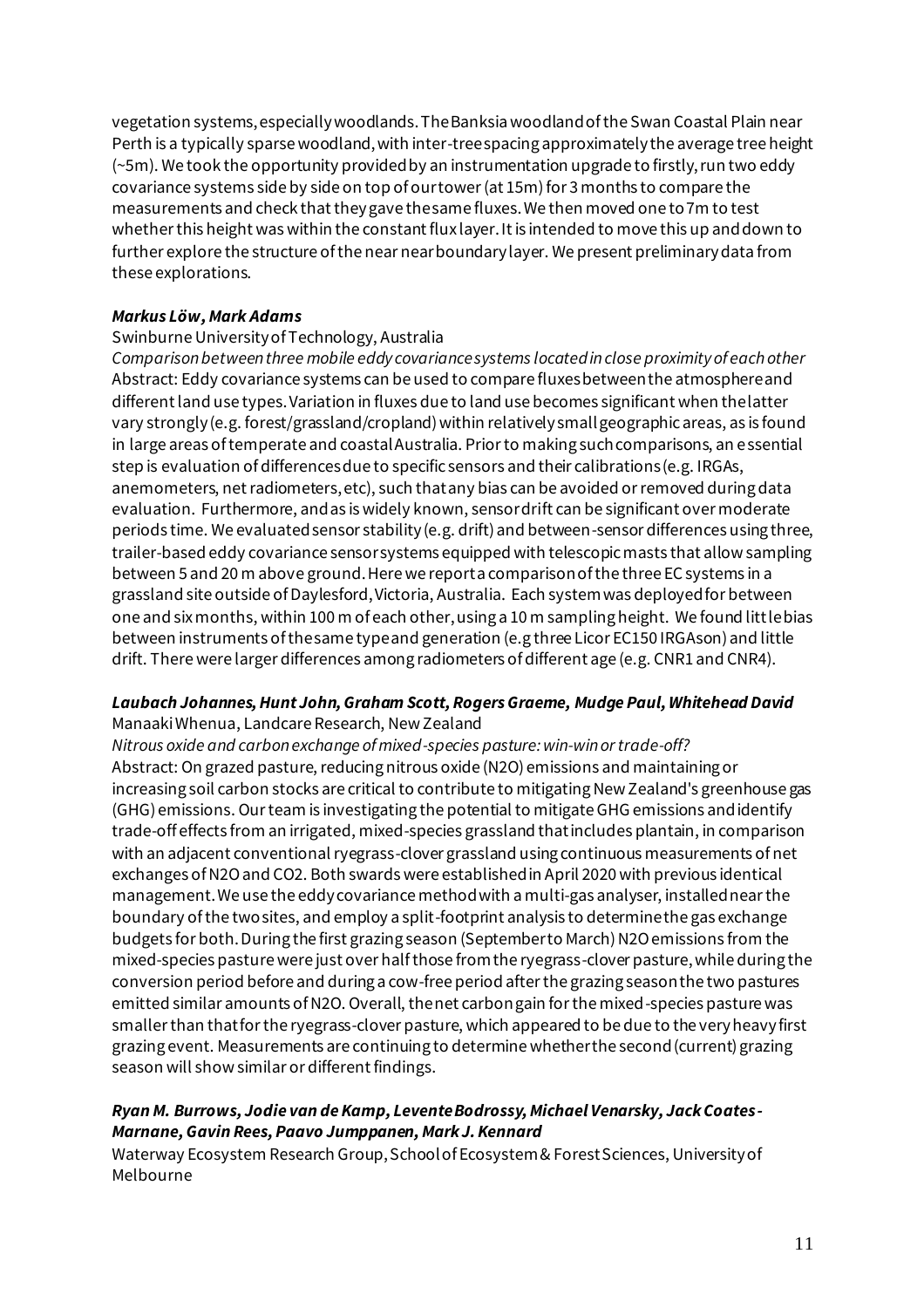#### *Methanotroph community structure and processes in an inland river affected by natural gas macroseeps*

Abstract: Methane availability in freshwaters is usually associated with spatial-temporal variation in methanogenesis. Unusually, however, natural gas macro-seeps occur along the Condamine River in eastern Australia which elevate ambient water-column methane concentrations more than 3,000 times. We quantified the spatial-temporal variation in methane oxidation rates and the total microbial and methanotroph community composition (through the amplification and sequencing of 16S rRNA and particulate methane monooxygenase (pmoA) genes), and the factors mediating this variation, in reaches with and without macro-seeps. Sediment methane oxidation rates were, on average, 29 times greater, and the abundance of methanotrophs significantly higher, in the vicinity of methane macro-seeps compared to non-seep sites. Methylocystis was the most abundant methanotroph group at all sites, but type Ib methanotrophs showed the steepest increase in abundance at seep sites. pmoA gene analysis identified these as clade 501, while 16S rRNA gene analysis identified these as the closely related genus Methylocaldum. Sediment methane oxidation rates and the relative abundance and composition of benthic microbial communities were primarily influenced by methane availability which was in turn related to variation in river discharge. Methane-derived carbon may be an important energy source for the aquatic food webs in reaches affected by natural gas macro-seeps.

#### *Alexandre A. Renchon, Vanessa Haverd, Jürgen Knauer, Cathy M. Trudinger, Anne Griebel, Daniel Metzen, Matthias M. Boer, Belinda E. Medlyn, Elise Pendall*

#### Argonne National Laboratory, USA

*Inter-annual and seasonal interactions of canopy dynamics, carbon and water fluxes in a temperate evergreen angiosperm forest: a data-model comparison*

Abstract: Forest-atmosphere exchange of carbon and water is regulated by canopy structure as well as meteorological conditions. Canopy structure can vary seasonally and inter-annually in both deciduous and evergreen forests, but the influence of these variations on carbon and water fluxes for the latter is poorly understood. We study how variation of leaf area index (LAI, m2 m-2) and meteorological conditions interact to regulate carbon and water fluxes in a temperate evergreen angiosperm eucalypt forest near Sydney, Australia. We used eddy-covariance measurements (years 2014-2017) and applied the Community Atmosphere Biosphere Land Exchange (CABLE-POP (r5046)) model to explore the importance of variable LAI for ecosystem carbon and water fluxes. Our results showed that the peak of LAI occurred in late summer-early autumn, with a higher peak occurring earlier in years when summer rainfall was greater. The allocation of carbon to leaf growth was dynamic seasonally (contrasting with the model assuming constant allocation), ranging from 0 % in winter to a peak of 59 % in summer. Change in LAI was not sufficient to capture change in photosynthetic capacity and surface conductance, we suggested that leaf efficiency, varying with age, could be another driver of these variables. These results highlight areas needing further research to improve ecological understanding and land surface models of temperate evergreen angiosperm forest.

#### *Tim Wardlaw*

#### University of Tasmania, Australia

#### *A direct response to supra-optimal temperatures for reduced GPP during the 2017 warm spell at Warra*

Abstract: Daytime temperatures were above the optimum for gross primary productivity (GPP) in the E. obliqua tall forest at Warra for 75% of the time during a prolonged warm spell between 10- 30th November 2017. Ecosystem respiration increased by 26% and GPP decreased by 39%, compared with the same period in the previous two years. Multiple lines of evidence suggest reductions in GPP were in direct response to supra-optimal temperatures rather than via stomatal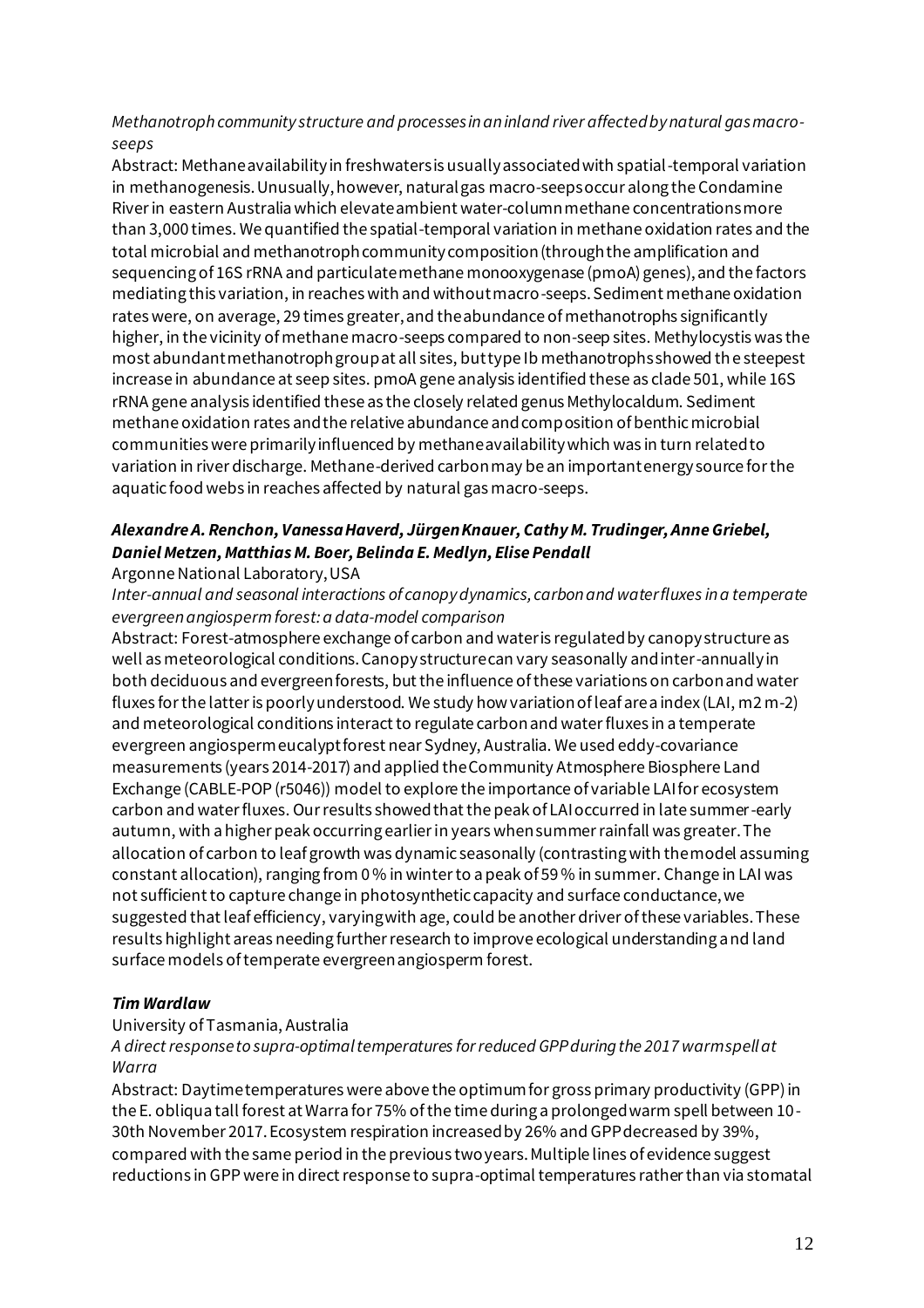regulation to limit water loss. They include measured energy fluxes, vapor pressure deficit s and soil moisture, as well as historical data of stomatal conductance measurements in 70-y.o. E. obliqua forest during a period of record high temperatures. The presentation will detail the evidence leading to the conclusion of direct temperature effects causing the reduction in GPP.

#### *Bennett, Alison C; Arndt, Stefan K; Bennett, Lauren T; Knauer, Jürgen; Beringer, Jason; Griebel, Anne; Hinko-Najera, Nina; Liddell, Michael; Metzen, Daniel; Pendall, Elise; Silberstein, Richard; Wardlaw, Timothy; Woodgate, William; Haverd, Vanessa.*

The University of Melbourne, Australia

*Thermal optima of Gross Primary Productivity and air temperature closely align: A synthesis of OzFlux's wooded ecosystems.*

Abstract: Synthesis of eddy covariance data from the OzFlux network can reveal broadscale patterns of ecosystem functioning. We examined the relationship between gross primary productivity (GPP) and air temperature (Ta) across 17 of OzFlux's wooded ecosystems from five ecoregions. We used boundary line analysis to derive the GPP-Ta relationship and the thermal optima of GPP (Topt) including seasonal (wet vs dry season) analysis in tropical savannas. We demonstrated that the GPP-Ta relationship is a convex parabola with narrow curves in tropical forests, tropical savannas (wet season), and temperate forests and broader curves in temperate woodlands, Mediterranean woodlands, and tropical savannas (wet-season). We also examined the relationship between Topt and the mean daytime air temperature (MDTa), discovering a strong positive linear relationship between Topt and MDTa (adjusted R2: 0.81; Slope: 1.08). Our synthesis revealed that among these wooded ecosystems a) the shape of the GPP-Ta relationship is a convex parabola that is largely defined by the daytime temperature range, MDTa, and maximum GPP; b) Topt of GPP has adjusted (acclimation plus adaptation) to the local temperature regime. Our analysis suggests that GPP in the majority of these ecosystems is buffered against small temperature increases and that Australian wooded ecosystems possess a common capacity to adjust Topt of GPP to local air temperatures.

#### *Sami W. Rifai, Martin G. De Kauwe*

ARC Centre for Climate Extremes, University of New South Wales, Australia *Continuous subseasonal temperature acclimation of solar induced fluorescence in forest ecosystems* Abstract: Ecosystem models increasingly integrate temperature acclimation processes for modeling photosynthesis. Field measurements of the optimum temperature of photosynthesis (Topt) have repeatedly shown Topt capacity for acclimation, however there are practical limits of field measurement for understanding the limits of Topt acclimation responses across ecosystems and environmental gradients. In contrast, solar induced fluorescence (SIF) can be measured by remote sensing and has been shown to be an effective proxy of gross primary productivity (GPP) when compared with flux site measurements. Here, we ask (1) if the Topt of SIF is analogous to the Topt of eddy flux derived GPP, (2) how rapidly can Topt respond to changes in air or surface temperature, and (3) how does drought stress influence the Topt acclimation response? Using a new high-resolution SIF dataset from Sentinel-5p's TROPOMI sensor, we fit pixel-level models of Topt across forests in the continental United States, where the SIF data product is currently limited to. We found both flux site GPP and SIF derived Topt acclimated to monthly temperature variation, and that the responses of Topt to monthly temperature shifts were near identical between flux site GPP and SIF. The drought effect on Topt was negligible, in part because the drought effect already elevates (surface) temperature. We argue this approach may be suitable to constrain Topt acclimation processes in ecosystem models.

#### *Nurit Agam & Dilia Kool*

Blaustein Institutes for Desert Research, Ben-Gurion University of the Negev, Israel